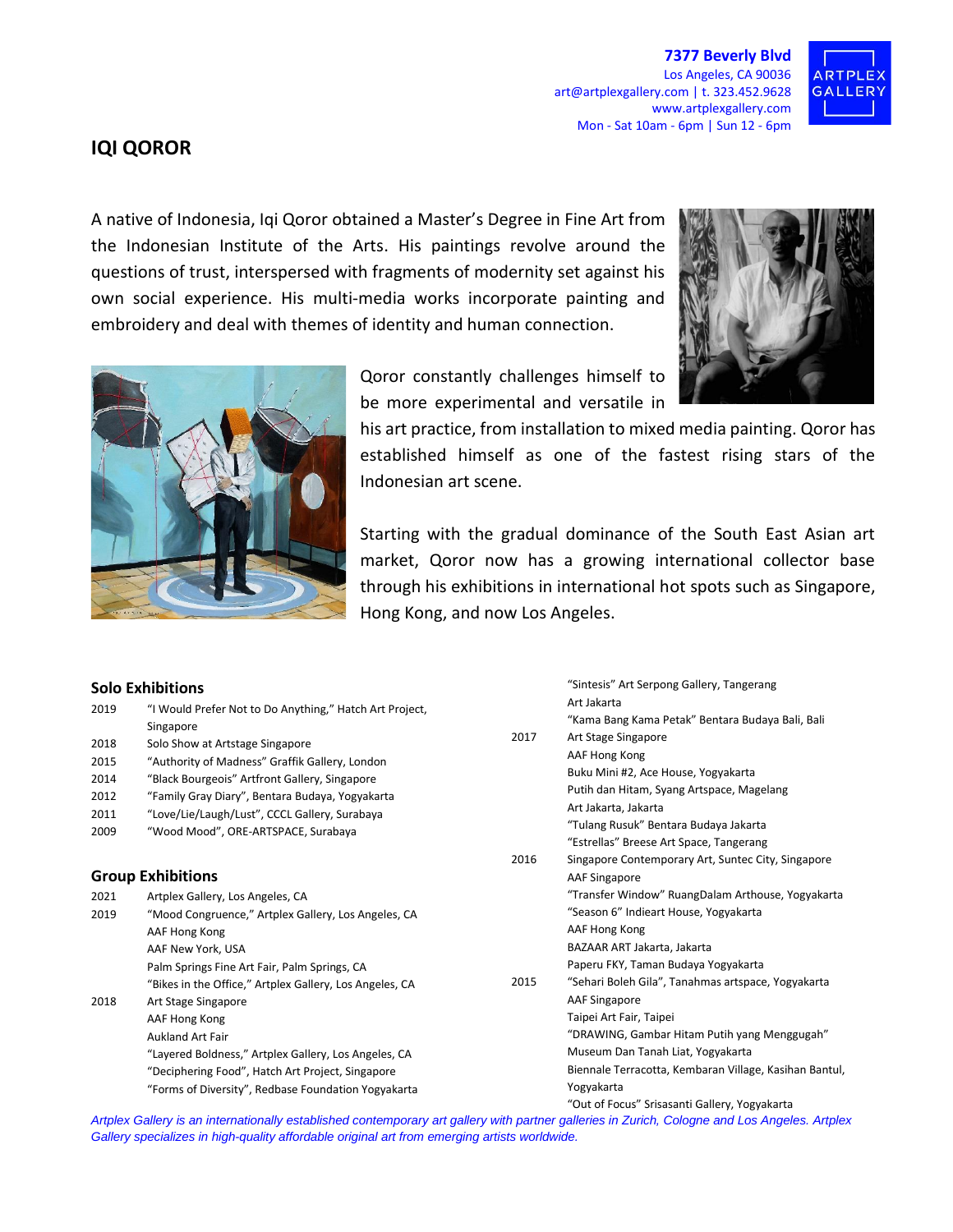**7377 Beverly Blvd** Los Angeles, CA 90036

www.artplexgallery.com

of Indonesia", Art Front Gallery, Singapore

art@artplexgallery.com | t. 323.452.9628

 $PLE$ . R T **GALLERY** 



|      |                                                               |      | Mon - Sat 10am - 6pm   Sun 12 - 6pm                     |
|------|---------------------------------------------------------------|------|---------------------------------------------------------|
|      | "SEWINDU" Nallaroepa Ruang Seni, Yogyakarta                   |      | "Revolution of Indonesia", Art Front Gallery, Singapor  |
|      |                                                               |      | International Day of Student 2011, PPs Institut Seni    |
|      |                                                               |      | Indonesia, Yogyakarta                                   |
|      | Moniker Art Fair, Old Truman Brewery, Brick Lane, London      |      | "VIDEO: WRK#02", CCCL Gallery Surabaya                  |
|      | Jatim Biennale 6, Komplek Balai pemuda Surabaya               |      | "CellsButton#05-cellsMIX", Cotton Crew, Yogyakarta      |
| 2014 | "Membaca Kota #1: Surabaya" Gallery House Of Sampoerna,       |      | "Anomali", Taman Budaya Surabaya                        |
|      | Surabaya                                                      |      | [DIS] Parallel Event Biennale Jogja XI, Taman Budaya    |
|      | "50x50" Nalarrupa Ruang Seni, Yogyakarta                      |      | Yogyakarta                                              |
|      | <b>AAF Singapore</b>                                          |      | [DIS] Parallel Event Biennale Jogja XI, Alun Alun Kidul |
|      | BAZAARART Jakarta, Jakarta                                    |      | Yogyakarta                                              |
|      | Malaysian Art Expo, Kualalumpur, Malaysia                     | 2010 | "Munny Costume (urban toys) Exhibition", The Other      |
|      | "Nandur Srawung" Taman Budaya Yogyakarta                      |      | Culture, Jakarta                                        |
|      | Singapore Art Fair, Singapore                                 |      | "Codex Code" organized by Kedai Kebun, C2o library,     |
| 2013 | "25 Years Stitching Maldoror" (Exhibition II), Vrije Academie |      | Surabaya                                                |
|      | Gemak, Den Haag, Netherlands                                  |      | "Re-Mixed", Dimensi Gallery Surabaya                    |
|      | "Revolution of Indonesia #2" Art Front Gallery, Singapore     |      | "Free Movement", PPs Institut Seni Indonesia, Yogyal    |
|      | "Met-Amuk" Galeri Nasional Jakarta                            |      | Pekan Seni Rupa Fakultas Ilmu Budaya (FIB). Universi    |
|      | "Postcard Revolution #3" with Daging Tumbuh, DiaLoGue         |      | Indonesia, Depok                                        |
|      | Artspace, Jakarta                                             | 2009 | "Abandoned III" House Of Rotten Apple, Surabaya         |
|      | Malaysia Art Expo, Kualalumpur, Malaysia                      |      | "Trexi Custom Shows (urban toys)" Bandung, Jakarta,     |
| 2012 | Group Show with Mercedes Benz, Mercedes Benz                  |      | Surabaya                                                |
|      | Showroom, Singapore                                           | 2008 | "seni Grafis", Taman Budaya, Surabaya                   |
|      | "Ngayogyakarta Hadiningrat" Jogja National Museum,            |      | "Portrait Days", organized by OIC, Red Dot Museum,      |
|      | Yogyakarta                                                    |      | Singapore                                               |
|      | "Nu-Substance Festival 2012 Shadow Play" Common Room,         | 2007 | "Final Project Exhibition", R Building ITS, Surabaya    |
|      | Badung                                                        |      | "Forum Design Indonesia" Jakarta                        |
|      | "Tanda Mata" Bentara Budaya Yogyakarta                        |      | "East Versus West", Balai Pemuda, Surabaya              |
|      | "Badai Asmara" Walk In Progress showcase, iCAN,               | 2006 | "United Character of Diversity" Mc Donald Gallery,      |
|      | Yogyakarta                                                    |      | Surabaya                                                |
|      | "Metaphor" Art Front Gallery, Singapore                       |      |                                                         |
|      | "25 Years Stitching Maldoror" (Exhibition I), Museum &        |      |                                                         |
|      | Tanah Liat Yogyakarta                                         |      |                                                         |

2011 "Expressive" Drawing Exhibition, Biasa Gallery, Yogyakarta "Crossover (Syn)Aesthetic", Tujuh Bintang Artspace, Yogyakarta

|      | [DIS] Parallel Event Biennale Jogja XI, Taman Budaya<br>Yogyakarta |
|------|--------------------------------------------------------------------|
|      | [DIS] Parallel Event Biennale Jogja XI, Alun Alun Kidul,           |
|      | Yogyakarta                                                         |
| 2010 | "Munny Costume (urban toys) Exhibition", The Other                 |
|      | Culture, Jakarta                                                   |
|      | "Codex Code" organized by Kedai Kebun, C2o library,                |
|      | Surabaya                                                           |
|      | "Re-Mixed", Dimensi Gallery Surabaya                               |
|      | "Free Movement", PPs Institut Seni Indonesia, Yogyakarta           |
|      | Pekan Seni Rupa Fakultas Ilmu Budaya (FIB). Universitas            |
|      | Indonesia, Depok                                                   |
| 2009 | "Abandoned III" House Of Rotten Apple, Surabaya                    |
|      | "Trexi Custom Shows (urban toys)" Bandung, Jakarta,                |
|      | Surabaya                                                           |
| 2008 | "seni Grafis", Taman Budaya, Surabaya                              |
|      | "Portrait Days", organized by OIC, Red Dot Museum,                 |
|      | Singapore                                                          |
| 2007 | "Final Project Exhibition", R Building ITS, Surabaya               |
|      | "Forum Design Indonesia" Jakarta                                   |
|      | "East Versus West", Balai Pemuda, Surabaya                         |
|      |                                                                    |



*Artplex Gallery is an internationally established contemporary art gallery with partner galleries in Zurich, Cologne and Los Angeles. Artplex Gallery specializes in high-quality affordable original art from emerging artists worldwide.*